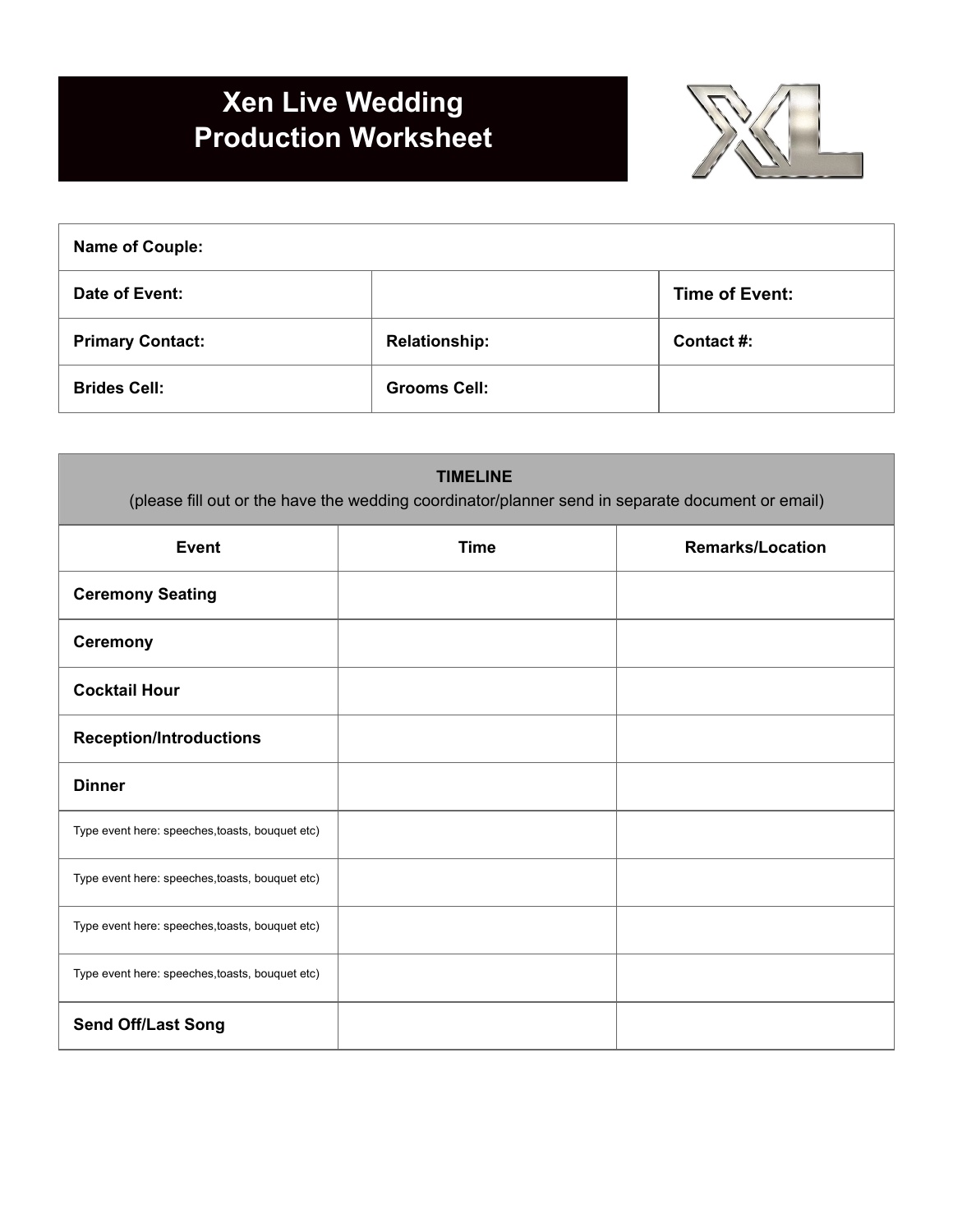| <b>CEREMONY LOCATION:</b> |      |               |
|---------------------------|------|---------------|
| <b>Event</b>              | Song | <b>Artist</b> |
| Processional              |      |               |
| <b>Recessional</b>        |      |               |
| <b>Special Request #1</b> |      |               |
| <b>Special Request #2</b> |      |               |

## **COCKTAIL HOUR LOCATION: Music Required?**  $\Box$

| <b>RECEPTION LOCATION:</b>        |      |               |  |
|-----------------------------------|------|---------------|--|
| <b>Event</b>                      | Song | <b>Artist</b> |  |
| <b>Bridal Party Entrance</b>      |      |               |  |
| <b>Bride &amp; Groom Entrance</b> |      |               |  |
| <b>First Dance</b>                |      |               |  |
| <b>Father/Daughter Dance</b>      |      |               |  |
| <b>Mother/Son Dance</b>           |      |               |  |
| <b>Cake Cutting</b>               |      |               |  |
| <b>Garter Toss</b>                |      |               |  |
| <b>Bouquet Toss</b>               |      |               |  |
| <b>Other</b>                      |      |               |  |
| <b>Other</b>                      |      |               |  |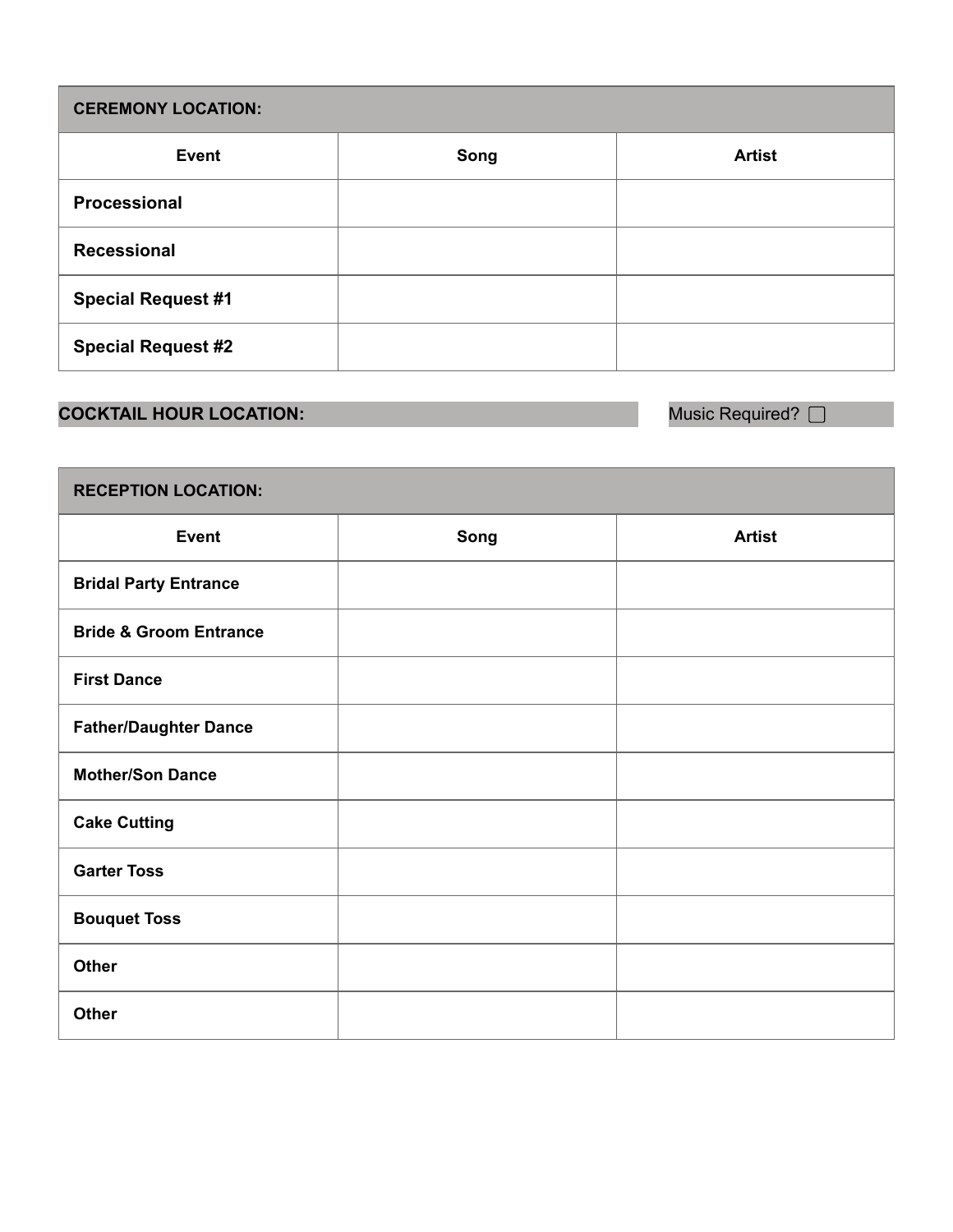| <b>REQUESTED SONGS</b> |             |  |
|------------------------|-------------|--|
| <b>Song/Artist</b>     | Song/Artist |  |
|                        |             |  |
|                        |             |  |
|                        |             |  |
|                        |             |  |
|                        |             |  |
|                        |             |  |
|                        |             |  |
|                        |             |  |
|                        |             |  |
|                        |             |  |
|                        |             |  |
|                        |             |  |
|                        |             |  |
|                        |             |  |
|                        |             |  |
|                        |             |  |
|                        |             |  |
|                        |             |  |

ARTISTS WE GENERALLY LIKE AND WOULD LIKE TO HEAR: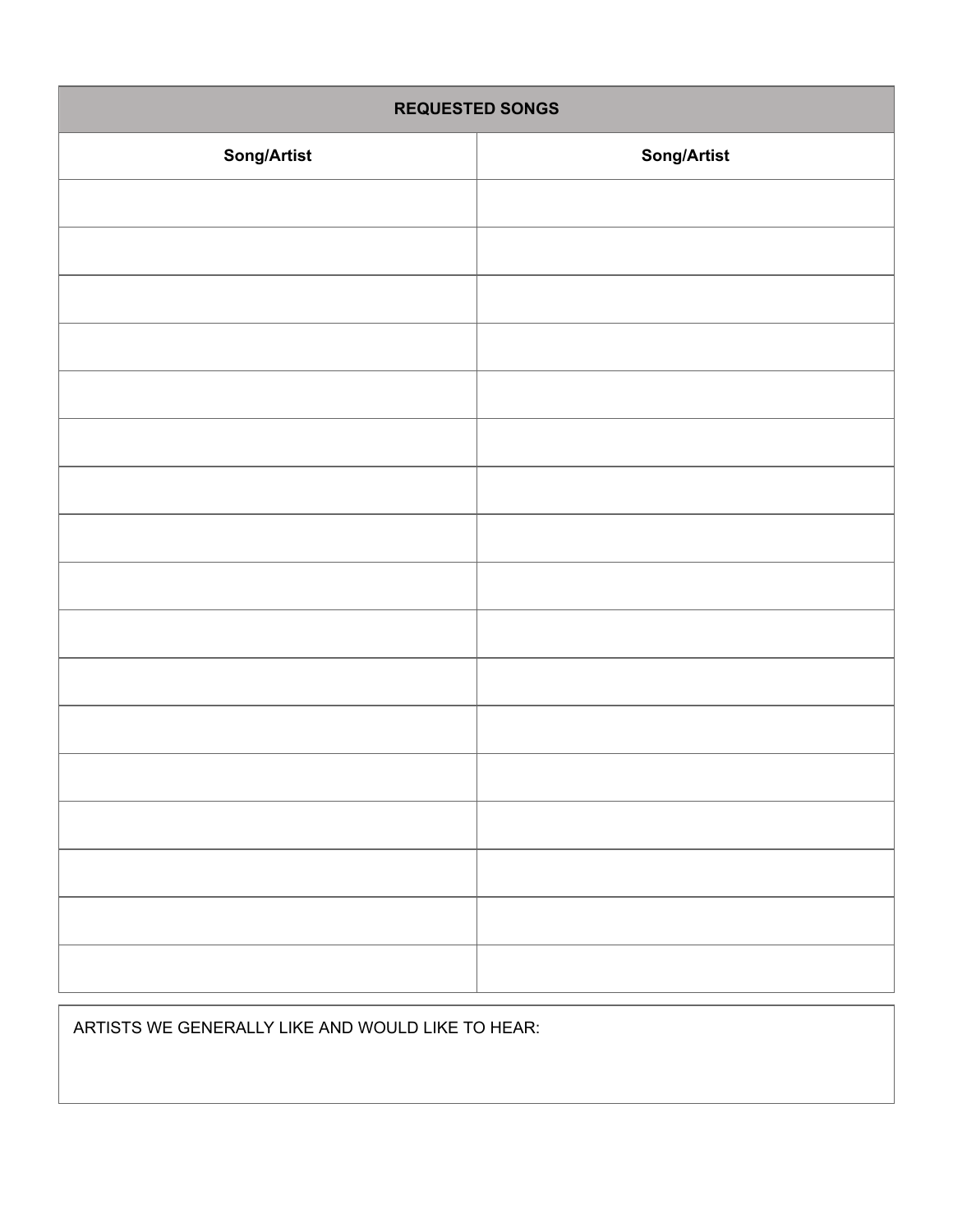| <b>DO NOT PLAY SONGS OR ARTISTS WE DISLIKE:</b>                |                                  |                                                 |                    |                                  |
|----------------------------------------------------------------|----------------------------------|-------------------------------------------------|--------------------|----------------------------------|
| Do you want the DJ to take requests? _____________ (Yes or No) |                                  |                                                 |                    |                                  |
| Please circle or highlight the genres you would like to hear:  |                                  |                                                 |                    |                                  |
| POP $\Box$                                                     | OLDIES (50's and<br>60's) $\Box$ | <b>CLASSIC ROCK</b><br>$(60's$ and 70's) $\Box$ | 70's               | 80's $\Box$                      |
| COUNTRY □                                                      | <b>RAP</b><br>$\mathbf{L}$       | R&B<br>$\vert$ $\vert$                          | HEAVY METAL $\Box$ | <b>CLASSICAL</b><br>$\mathbf{1}$ |
| LATIN $\Box$                                                   | FOLK $\Box$                      | $JAZZ$ $\Box$                                   | ALT ROCK $\Box$    | <b>BIG BAND</b>                  |
| <b>CHRISTIAN</b>                                               | <b>DISCO</b>                     | <b>REGGAE</b>                                   | <b>EDM</b>         | <b>CHILL</b>                     |

| <b>BRIDAL PARTY ANNOUNCEMENTS</b><br>(in order of introductions) |             |             |  |
|------------------------------------------------------------------|-------------|-------------|--|
| Role (Best Man, MoH, Father of<br>the Bride, etc)                | <b>Name</b> | <b>Name</b> |  |
|                                                                  |             |             |  |
|                                                                  |             |             |  |
|                                                                  |             |             |  |
|                                                                  |             |             |  |
|                                                                  |             |             |  |